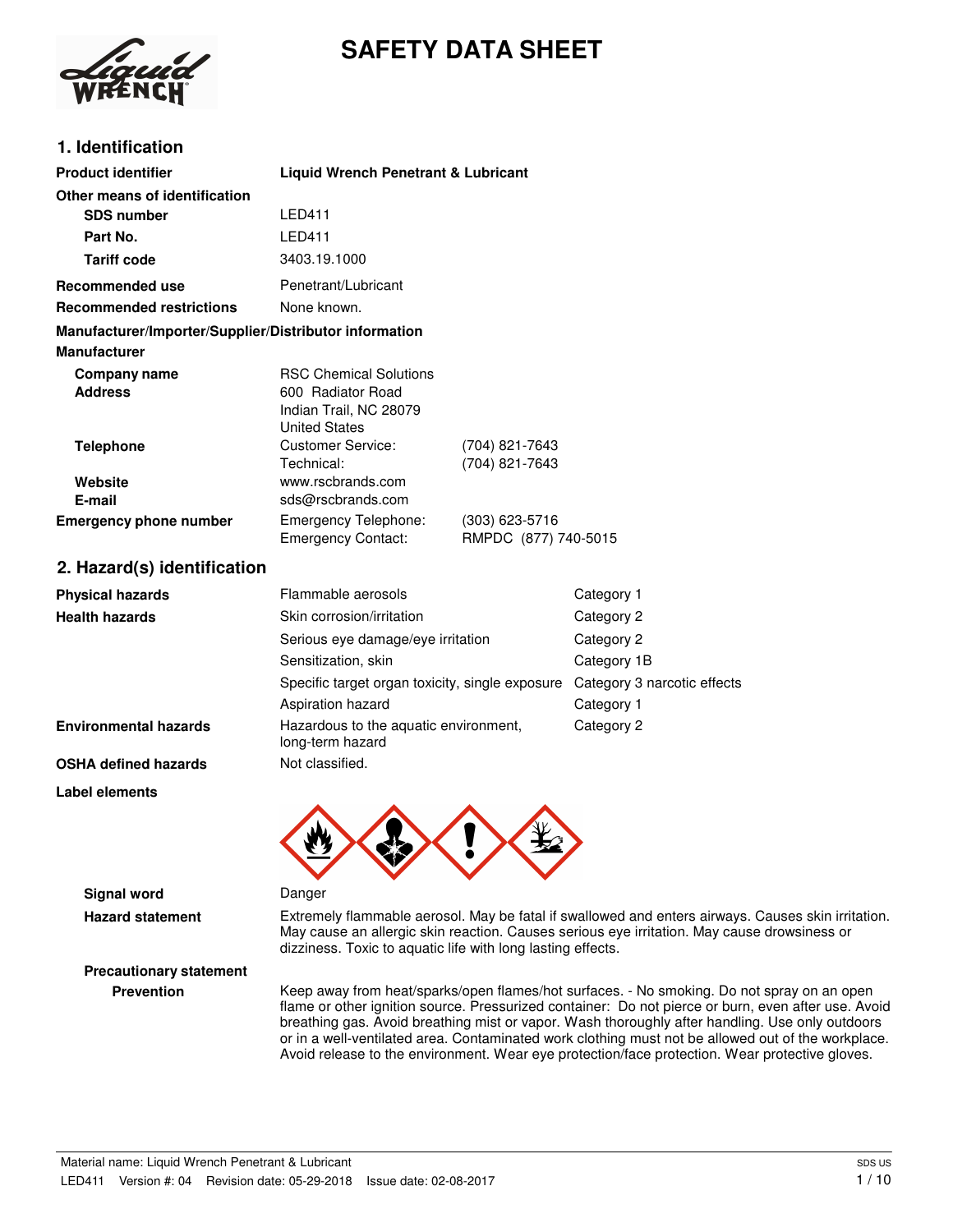| <b>Response</b>                              | If swallowed: Immediately call a poison center/doctor. Do NOT induce vomiting. If on skin: Wash<br>with plenty of water. If inhaled: Remove person to fresh air and keep comfortable for breathing. If<br>in eyes: Rinse cautiously with water for several minutes. Remove contact lenses, if present and<br>easy to do. Continue rinsing. Call a poison center/doctor if you feel unwell. If skin irritation or rash<br>occurs: Get medical advice/attention. If eye irritation persists: Get medical advice/attention. Take<br>off contaminated clothing and wash before reuse. Collect spillage. |
|----------------------------------------------|-----------------------------------------------------------------------------------------------------------------------------------------------------------------------------------------------------------------------------------------------------------------------------------------------------------------------------------------------------------------------------------------------------------------------------------------------------------------------------------------------------------------------------------------------------------------------------------------------------|
| <b>Storage</b>                               | Store in a well-ventilated place. Keep container tightly closed. Store locked up. Protect from<br>sunlight. Do not expose to temperatures exceeding 50°C/122°F.                                                                                                                                                                                                                                                                                                                                                                                                                                     |
| <b>Disposal</b>                              | Dispose of contents/container in accordance with local/regional/national/international regulations.                                                                                                                                                                                                                                                                                                                                                                                                                                                                                                 |
| Hazard(s) not otherwise<br>classified (HNOC) | Combustible.                                                                                                                                                                                                                                                                                                                                                                                                                                                                                                                                                                                        |
| <b>Supplemental information</b>              | 77.78% of the mixture consists of component(s) of unknown acute oral toxicity. 77.78% of the<br>mixture consists of component(s) of unknown acute dermal toxicity. 89.91% of the mixture<br>consists of component(s) of unknown acute inhalation toxicity. 81.68% of the mixture consists of<br>component(s) of unknown acute hazards to the aquatic environment. 35.66% of the mixture<br>consists of component(s) of unknown long-term hazards to the aquatic environment.                                                                                                                        |
|                                              | NOTE: This product is a consumer product and is labeled in accordance with the US Consumer<br>Product Safety Commission regulations which take precedence over OSHA Hazard<br>Communication labeling. The container label may not include the OSHA label elements listed in<br>this document. Always carefully review the entire SDS and the product label prior to use in the<br>workplace.                                                                                                                                                                                                        |
| 3. Composition/information on ingredients    |                                                                                                                                                                                                                                                                                                                                                                                                                                                                                                                                                                                                     |

# **Mixtures**

| <b>Chemical name</b>                                                       | Common name and synonyms | <b>CAS number</b> | %         |
|----------------------------------------------------------------------------|--------------------------|-------------------|-----------|
| Distillates (petroleum),<br><b>Hydrotreated Light</b>                      |                          | 64742-47-8        | $40 - 50$ |
| 2-(2-butoxyéthoxy) Éthanol                                                 |                          | 112-34-5          | $10 - 20$ |
| Distillates (petroleum),<br>Hydrotreated Heavy Naphthenic                  |                          | 64742-52-5        | $10 - 20$ |
| 1,6,10-dodecatriene,<br>7,11-dimethyl-3-methylene-, (6e)-,<br>Hydrogenated |                          | 1581740-29-5      | $5 - 10$  |
| Soybean Oil                                                                |                          | 8001-22-7         | $5 - 10$  |
| Corrosion Inhibitor                                                        |                          | Mixture           | $3 - 5$   |
| Carbon Dioxide                                                             |                          | 124-38-9          | $1 - < 3$ |
| Oleoyl Sarcosine                                                           |                          | 110-25-8          | < 0.3     |
| Bht (butylated Hydroxytoluene)                                             |                          | 128-37-0          | < 0.2     |
| Other components below reportable levels                                   |                          |                   | $3 - 5$   |

\*Designates that a specific chemical identity and/or percentage of composition has been withheld as a trade secret.

#### **4. First-aid measures**

| <b>Inhalation</b>                                                            | Remove victim to fresh air and keep at rest in a position comfortable for breathing. Call a POISON<br>CENTER or doctor/physician if you feel unwell.                                                                                                                                                                                     |
|------------------------------------------------------------------------------|------------------------------------------------------------------------------------------------------------------------------------------------------------------------------------------------------------------------------------------------------------------------------------------------------------------------------------------|
| <b>Skin contact</b>                                                          | Remove contaminated clothing immediately and wash skin with soap and water. In case of<br>eczema or other skin disorders: Seek medical attention and take along these instructions. Wash<br>contaminated clothing before reuse.                                                                                                          |
| Eye contact                                                                  | Immediately flush eyes with plenty of water for at least 15 minutes. Remove contact lenses, if<br>present and easy to do. Continue rinsing. Get medical attention if irritation develops and persists.                                                                                                                                   |
| Ingestion                                                                    | Call a physician or poison control center immediately. Rinse mouth. Do not induce vomiting. If<br>vomiting occurs, keep head low so that stomach content doesn't get into the lungs.                                                                                                                                                     |
| <b>Most important</b><br>symptoms/effects, acute and<br>delayed              | Aspiration may cause pulmonary edema and pneumonitis. May cause drowsiness and dizziness.<br>Headache. Nausea, vomiting. Severe eye irritation. Symptoms may include stinging, tearing,<br>redness, swelling, and blurred vision. Skin irritation. May cause redness and pain. May cause an<br>allergic skin reaction. Dermatitis. Rash. |
| Indication of immediate<br>medical attention and special<br>treatment needed | Provide general supportive measures and treat symptomatically. Keep victim under observation.<br>Symptoms may be delayed.                                                                                                                                                                                                                |
| <b>General information</b>                                                   | Ensure that medical personnel are aware of the material(s) involved, and take precautions to<br>protect themselves. Wash contaminated clothing before reuse.                                                                                                                                                                             |
|                                                                              |                                                                                                                                                                                                                                                                                                                                          |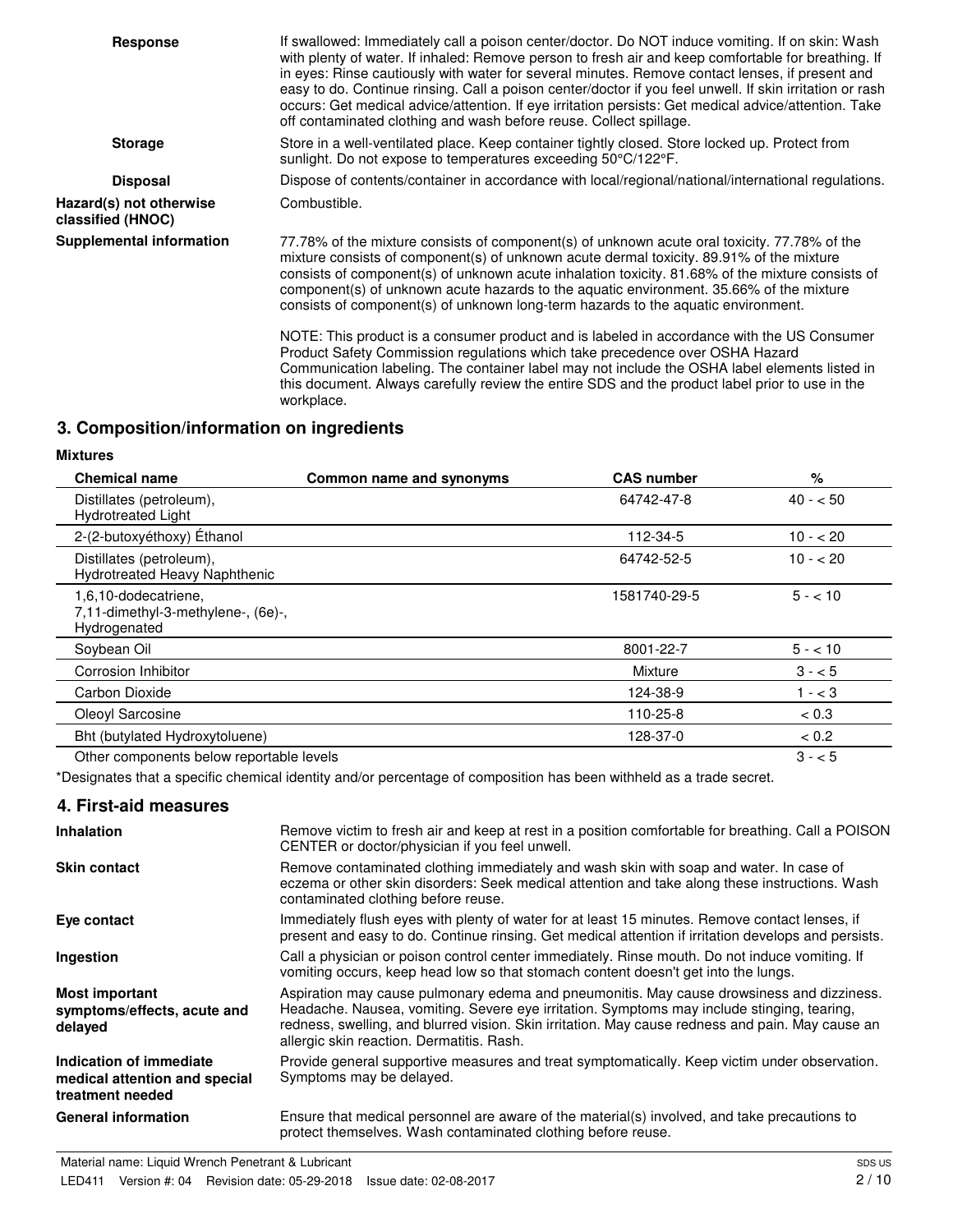## **5. Fire-fighting measures**

| 5. Fire-righting measures                                                 |                                                                                                                                                                                                                                                                                                                                                                                                                                                                                                                                                                                                                                                                                                                                                                                                                                                                                    |
|---------------------------------------------------------------------------|------------------------------------------------------------------------------------------------------------------------------------------------------------------------------------------------------------------------------------------------------------------------------------------------------------------------------------------------------------------------------------------------------------------------------------------------------------------------------------------------------------------------------------------------------------------------------------------------------------------------------------------------------------------------------------------------------------------------------------------------------------------------------------------------------------------------------------------------------------------------------------|
| Suitable extinguishing media                                              | Alcohol resistant foam. Powder. Dry chemicals. Carbon dioxide (CO2).                                                                                                                                                                                                                                                                                                                                                                                                                                                                                                                                                                                                                                                                                                                                                                                                               |
| Unsuitable extinguishing<br>media                                         | Do not use water jet as an extinguisher, as this will spread the fire.                                                                                                                                                                                                                                                                                                                                                                                                                                                                                                                                                                                                                                                                                                                                                                                                             |
| Specific hazards arising from<br>the chemical                             | Contents under pressure. Pressurized container may explode when exposed to heat or flame.<br>During fire, gases hazardous to health may be formed.                                                                                                                                                                                                                                                                                                                                                                                                                                                                                                                                                                                                                                                                                                                                 |
| Special protective equipment<br>and precautions for firefighters          | Firefighters must use standard protective equipment including flame retardant coat, helmet with<br>face shield, gloves, rubber boots, and in enclosed spaces, SCBA.                                                                                                                                                                                                                                                                                                                                                                                                                                                                                                                                                                                                                                                                                                                |
| <b>Fire fighting</b><br>equipment/instructions                            | Move containers from fire area if you can do so without risk. Cool containers exposed to heat with<br>water spray and remove container, if no risk is involved. Containers should be cooled with water to<br>prevent vapor pressure build up. For massive fire in cargo area, use unmanned hose holder or<br>monitor nozzles, if possible. If not, withdraw and let fire burn out.                                                                                                                                                                                                                                                                                                                                                                                                                                                                                                 |
| <b>Specific methods</b>                                                   | Use standard firefighting procedures and consider the hazards of other involved materials. Move<br>containers from fire area if you can do so without risk. In the event of fire and/or explosion do not<br>breathe fumes.                                                                                                                                                                                                                                                                                                                                                                                                                                                                                                                                                                                                                                                         |
| <b>General fire hazards</b>                                               | Extremely flammable aerosol. Combustible.                                                                                                                                                                                                                                                                                                                                                                                                                                                                                                                                                                                                                                                                                                                                                                                                                                          |
| 6. Accidental release measures                                            |                                                                                                                                                                                                                                                                                                                                                                                                                                                                                                                                                                                                                                                                                                                                                                                                                                                                                    |
| Personal precautions,<br>protective equipment and<br>emergency procedures | Keep unnecessary personnel away. Keep people away from and upwind of spill/leak. Wear<br>appropriate protective equipment and clothing during clean-up. Avoid breathing mist or vapor.<br>Avoid breathing gas. Do not touch damaged containers or spilled material unless wearing<br>appropriate protective clothing. Ventilate closed spaces before entering them. Local authorities<br>should be advised if significant spillages cannot be contained. For personal protection, see section<br>8 of the SDS.                                                                                                                                                                                                                                                                                                                                                                     |
| <b>Methods and materials for</b><br>containment and cleaning up           | Refer to attached safety data sheets and/or instructions for use. Stop leak if you can do so without<br>risk. Move the cylinder to a safe and open area if the leak is irreparable. Use water spray to reduce<br>vapors or divert vapor cloud drift. Isolate area until gas has dispersed. Keep combustibles (wood,<br>paper, oil, etc.) away from spilled material. Prevent product from entering drains. Absorb in<br>vermiculite, dry sand or earth and place into containers. Following product recovery, flush area<br>with water.                                                                                                                                                                                                                                                                                                                                            |
|                                                                           | Small Spills: Wipe up with absorbent material (e.g. cloth, fleece). Clean surface thoroughly to<br>remove residual contamination. For waste disposal, see section 13 of the SDS.                                                                                                                                                                                                                                                                                                                                                                                                                                                                                                                                                                                                                                                                                                   |
| <b>Environmental precautions</b>                                          | Avoid release to the environment. Inform appropriate managerial or supervisory personnel of all<br>environmental releases. Prevent further leakage or spillage if safe to do so. Avoid discharge into<br>drains, water courses or onto the ground.                                                                                                                                                                                                                                                                                                                                                                                                                                                                                                                                                                                                                                 |
| 7. Handling and storage                                                   |                                                                                                                                                                                                                                                                                                                                                                                                                                                                                                                                                                                                                                                                                                                                                                                                                                                                                    |
| Precautions for safe handling                                             | Pressurized container: Do not pierce or burn, even after use. Do not use if spray button is missing<br>or defective. Do not spray on a naked flame or any other incandescent material. Do not smoke<br>while using or until sprayed surface is thoroughly dry. Do not cut, weld, solder, drill, grind, or<br>expose containers to heat, flame, sparks, or other sources of ignition. All equipment used when<br>handling the product must be grounded. Do not re-use empty containers. Avoid breathing mist or<br>vapor. Avoid breathing gas. Avoid contact with eyes, skin, and clothing. Avoid prolonged or<br>repeated contact with skin. Avoid prolonged exposure. Use only in well-ventilated areas. Wear<br>appropriate personal protective equipment. Wash hands thoroughly after handling. Avoid release<br>to the environment. Observe good industrial hygiene practices. |
| Conditions for safe storage,<br>including any incompatibilities           | Level 2 Aerosol.<br>Store locked up. Pressurized container. Protect from sunlight and do not expose to temperatures<br>exceeding 50°C/122 °F. Do not puncture, incinerate or crush. Do not handle or store near an open<br>flame, heat or other sources of ignition. This material can accumulate static charge which may                                                                                                                                                                                                                                                                                                                                                                                                                                                                                                                                                          |

#### **8. Exposure controls/personal protection**

#### **Occupational exposure limits**

The following constituents are the only constituents of the product which have a PEL, TLV or other recommended exposure limit. At this time, the other constituents have no known exposure limits.

incompatible materials (see Section 10 of the SDS).

cause spark and become an ignition source. Keep out of the reach of children. Store away from

| US. OSHA Table Z-1 Limits for Air Contaminants (29 CFR 1910.1000) |      |                        |             |  |
|-------------------------------------------------------------------|------|------------------------|-------------|--|
| <b>Components</b>                                                 | Type | Value                  | <b>Form</b> |  |
| Carbon Dioxide (CAS<br>$124 - 38 - 9$                             | PEL  | $9000 \,\mathrm{mg/m}$ |             |  |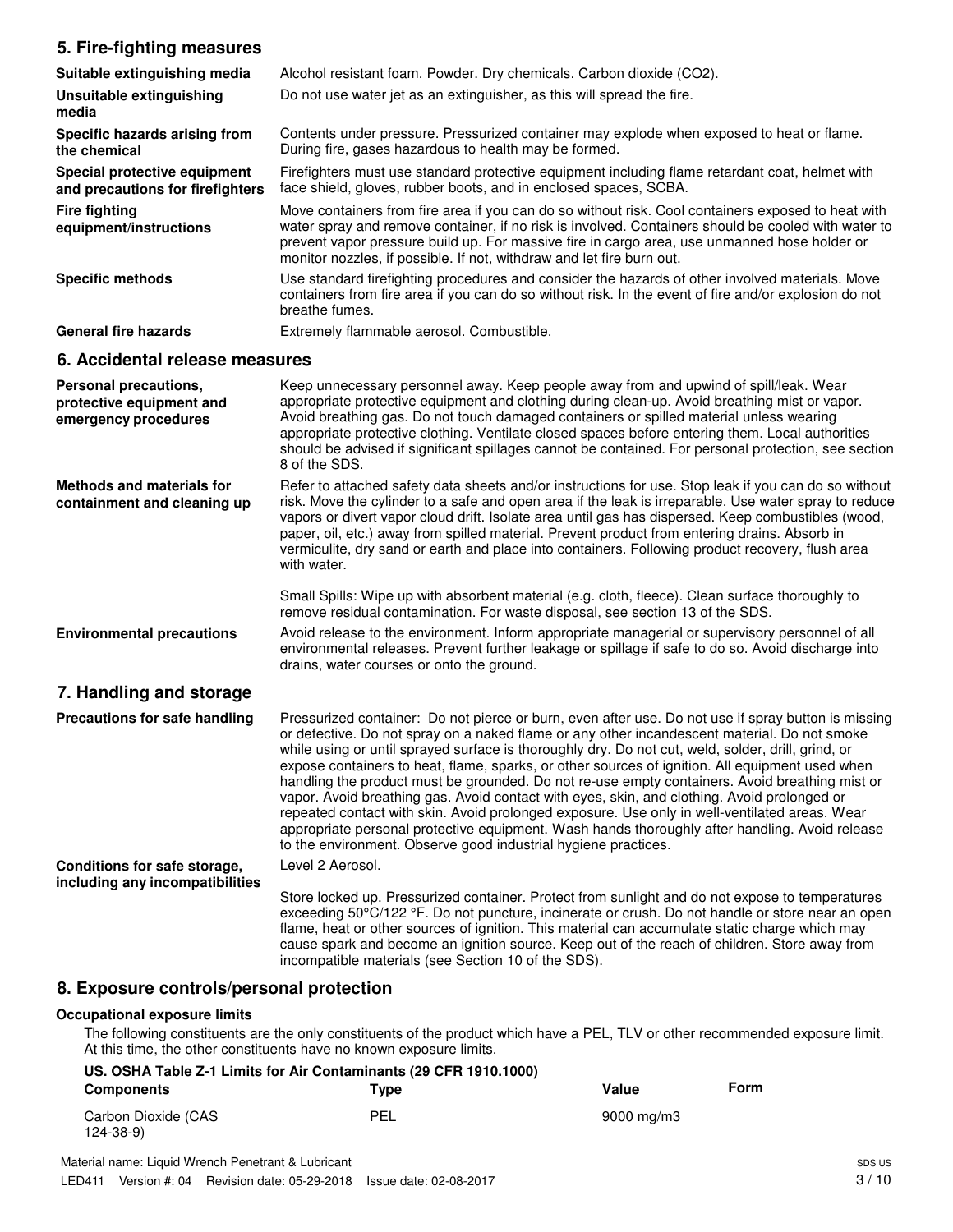| <b>Components</b>                                                                       | <b>Type</b>                                                                                                                                                                                                                                                                                                                                                                                                                                                                                 | Value                                                                                         | Form                             |
|-----------------------------------------------------------------------------------------|---------------------------------------------------------------------------------------------------------------------------------------------------------------------------------------------------------------------------------------------------------------------------------------------------------------------------------------------------------------------------------------------------------------------------------------------------------------------------------------------|-----------------------------------------------------------------------------------------------|----------------------------------|
|                                                                                         |                                                                                                                                                                                                                                                                                                                                                                                                                                                                                             | 5000 ppm                                                                                      |                                  |
| Distillates (petroleum),<br><b>Hydrotreated Heavy</b><br>Naphthenic (CAS<br>64742-52-5) | PEL                                                                                                                                                                                                                                                                                                                                                                                                                                                                                         | $5 \text{ mg/m}$ 3                                                                            | Mist.                            |
|                                                                                         |                                                                                                                                                                                                                                                                                                                                                                                                                                                                                             | 2000 mg/m3                                                                                    |                                  |
|                                                                                         |                                                                                                                                                                                                                                                                                                                                                                                                                                                                                             | 500 ppm                                                                                       |                                  |
| Distillates (petroleum),<br><b>Hydrotreated Light (CAS</b><br>64742-47-8)               | <b>PEL</b>                                                                                                                                                                                                                                                                                                                                                                                                                                                                                  | 400 mg/m3                                                                                     |                                  |
|                                                                                         |                                                                                                                                                                                                                                                                                                                                                                                                                                                                                             | $100$ ppm                                                                                     |                                  |
| Soybean Oil (CAS<br>8001-22-7)                                                          | <b>PEL</b>                                                                                                                                                                                                                                                                                                                                                                                                                                                                                  | $5$ mg/m $3$                                                                                  | Respirable fraction.             |
|                                                                                         |                                                                                                                                                                                                                                                                                                                                                                                                                                                                                             | $15$ mg/m $3$                                                                                 | Total dust.                      |
| <b>US. ACGIH Threshold Limit Values</b>                                                 |                                                                                                                                                                                                                                                                                                                                                                                                                                                                                             | Value                                                                                         | Form                             |
| <b>Components</b>                                                                       | <b>Type</b>                                                                                                                                                                                                                                                                                                                                                                                                                                                                                 |                                                                                               |                                  |
| 2-(2-butoxyéthoxy) Éthanol<br>(CAS 112-34-5)                                            | <b>TWA</b>                                                                                                                                                                                                                                                                                                                                                                                                                                                                                  | 10 ppm                                                                                        | Inhalable fraction and<br>vapor. |
| Bht (butylated<br>Hydroxytoluene) (CAS<br>128-37-0)                                     | <b>TWA</b>                                                                                                                                                                                                                                                                                                                                                                                                                                                                                  | $2 \text{ mg/m}$ 3                                                                            | Inhalable fraction and<br>vapor. |
| Carbon Dioxide (CAS<br>124-38-9)                                                        | <b>STEL</b>                                                                                                                                                                                                                                                                                                                                                                                                                                                                                 | 30000 ppm                                                                                     |                                  |
|                                                                                         | <b>TWA</b>                                                                                                                                                                                                                                                                                                                                                                                                                                                                                  | 5000 ppm                                                                                      |                                  |
| Distillates (petroleum),<br><b>Hydrotreated Heavy</b><br>Naphthenic (CAS<br>64742-52-5) | <b>TWA</b>                                                                                                                                                                                                                                                                                                                                                                                                                                                                                  | $5$ mg/m $3$                                                                                  | Inhalable fraction.              |
| US. NIOSH: Pocket Guide to Chemical Hazards                                             |                                                                                                                                                                                                                                                                                                                                                                                                                                                                                             |                                                                                               |                                  |
| <b>Components</b>                                                                       | <b>Type</b>                                                                                                                                                                                                                                                                                                                                                                                                                                                                                 | Value                                                                                         | Form                             |
| Bht (butylated<br>Hydroxytoluene) (CAS<br>$128-37-0$                                    | <b>TWA</b>                                                                                                                                                                                                                                                                                                                                                                                                                                                                                  | 10 mg/m3                                                                                      |                                  |
| Carbon Dioxide (CAS<br>$124 - 38 - 9$                                                   | <b>STEL</b>                                                                                                                                                                                                                                                                                                                                                                                                                                                                                 | 54000 mg/m3                                                                                   |                                  |
|                                                                                         |                                                                                                                                                                                                                                                                                                                                                                                                                                                                                             | 30000 ppm                                                                                     |                                  |
|                                                                                         | <b>TWA</b>                                                                                                                                                                                                                                                                                                                                                                                                                                                                                  | 9000 mg/m3                                                                                    |                                  |
|                                                                                         |                                                                                                                                                                                                                                                                                                                                                                                                                                                                                             | 5000 ppm                                                                                      |                                  |
| Distillates (petroleum),<br><b>Hydrotreated Heavy</b><br>Naphthenic (CAS<br>64742-52-5) | Ceiling                                                                                                                                                                                                                                                                                                                                                                                                                                                                                     | 1800 mg/m3                                                                                    |                                  |
|                                                                                         | <b>STEL</b>                                                                                                                                                                                                                                                                                                                                                                                                                                                                                 | $10$ mg/m $3$                                                                                 | Mist.                            |
| Soybean Oil (CAS                                                                        | <b>TWA</b>                                                                                                                                                                                                                                                                                                                                                                                                                                                                                  | $5 \text{ mg/m}$ 3                                                                            | Respirable.                      |
| 8001-22-7)                                                                              |                                                                                                                                                                                                                                                                                                                                                                                                                                                                                             | $10$ mg/m $3$                                                                                 | Mist.                            |
| <b>Biological limit values</b>                                                          | No biological exposure limits noted for the ingredient(s).                                                                                                                                                                                                                                                                                                                                                                                                                                  |                                                                                               |                                  |
| Appropriate engineering<br>controls                                                     | Good general ventilation (typically 10 air changes per hour) should be used. Ventilation rates<br>should be matched to conditions. If applicable, use process enclosures, local exhaust ventilation,<br>or other engineering controls to maintain airborne levels below recommended exposure limits. If<br>exposure limits have not been established, maintain airborne levels to an acceptable level. Provide<br>eyewash station. Eye wash fountain and emergency showers are recommended. |                                                                                               |                                  |
| Eye/face protection                                                                     | Individual protection measures, such as personal protective equipment<br>Not available.                                                                                                                                                                                                                                                                                                                                                                                                     |                                                                                               |                                  |
|                                                                                         |                                                                                                                                                                                                                                                                                                                                                                                                                                                                                             |                                                                                               |                                  |
| <b>Skin protection</b><br><b>Hand protection</b>                                        | Wear appropriate chemical resistant gloves.                                                                                                                                                                                                                                                                                                                                                                                                                                                 |                                                                                               |                                  |
| <b>Other</b>                                                                            | Wear appropriate chemical resistant clothing.                                                                                                                                                                                                                                                                                                                                                                                                                                               |                                                                                               |                                  |
|                                                                                         |                                                                                                                                                                                                                                                                                                                                                                                                                                                                                             | Chemical respirator with organic vapor cartridge and full facepiece. Chemical respirator with |                                  |

organic vapor cartridge and full facepiece if threshold limits are exceeded.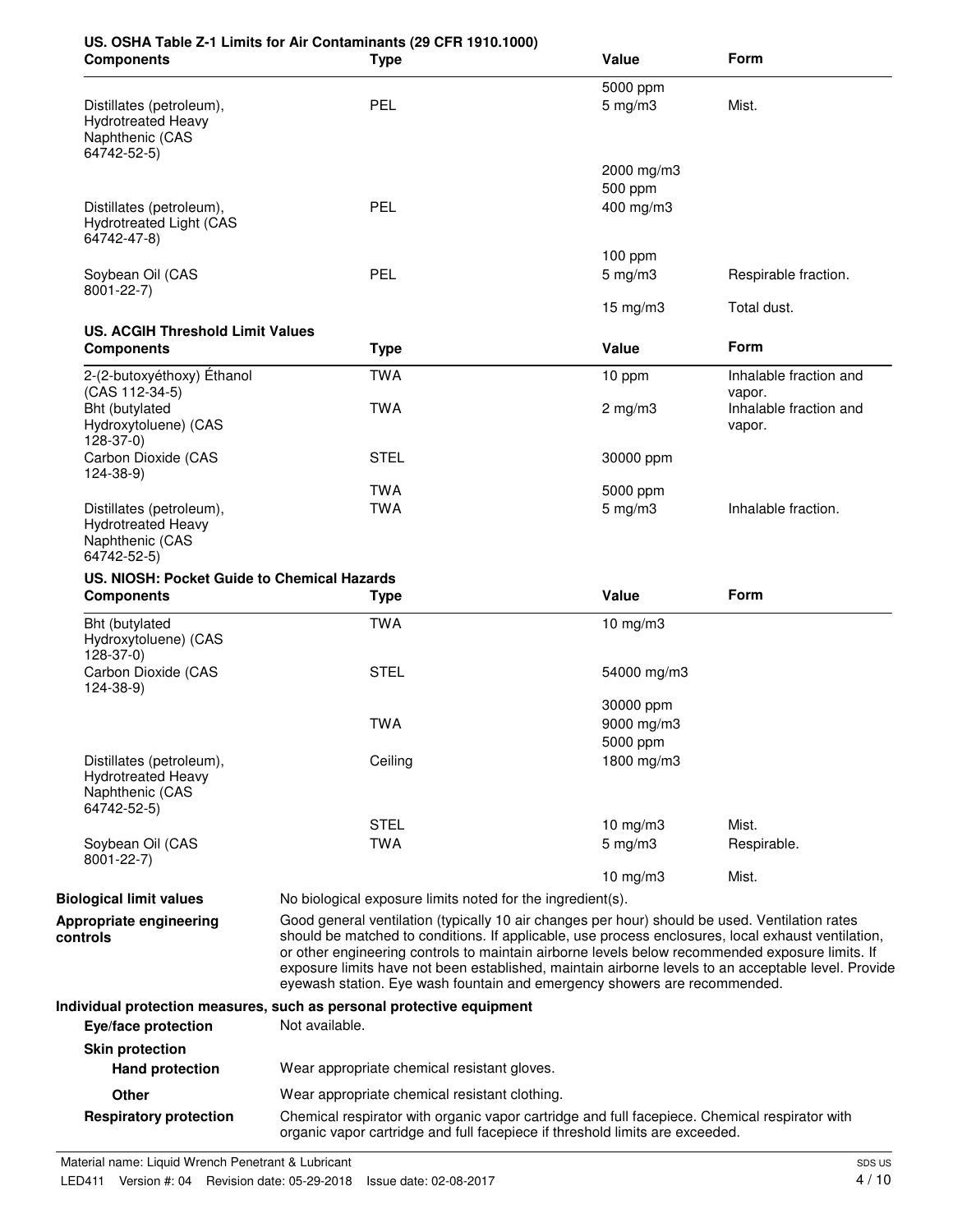**General hygiene considerations**

**Thermal hazards** Wear appropriate thermal protective clothing, when necessary.

When using do not smoke. Always observe good personal hygiene measures, such as washing after handling the material and before eating, drinking, and/or smoking. Routinely wash work clothing and protective equipment to remove contaminants. Contaminated work clothing should not be allowed out of the workplace.

#### **9. Physical and chemical properties**

| <b>Appearance</b>                                 | Opaque Liquid                         |
|---------------------------------------------------|---------------------------------------|
| <b>Physical state</b>                             | Liquid, Gas.                          |
| Form                                              | Aerosol.                              |
| Color                                             | Light brownto Tan.                    |
| Odor                                              | Sweet Vanilla                         |
| <b>Odor threshold</b>                             | Not available.                        |
| рH                                                | Not available.                        |
| Melting point/freezing point                      | -90.58 °F (-68.1 °C) estimated        |
| Initial boiling point and boiling<br>range        | 446.72 °F (230.4 °C) estimated        |
| <b>Flash point</b>                                | > 200.0 °F (> 93.3 °C) Tag Closed Cup |
| <b>Evaporation rate</b>                           | Not available.                        |
| Flammability (solid, gas)                         | Not applicable. Not available.        |
| Upper/lower flammability or explosive limits      |                                       |
| <b>Flammability limit - lower</b><br>(%)          | 0.7 % estimated                       |
| <b>Flammability limit - upper</b><br>(%)          | 5 % estimated                         |
| Explosive limit - lower (%)                       | Not available.                        |
| Explosive limit - upper (%)                       | Not available.                        |
| Vapor pressure                                    | 0.43 hPa estimated                    |
| <b>Vapor density</b>                              | Not available.                        |
| <b>Relative density</b>                           | Not available.                        |
| Solubility(ies)                                   |                                       |
| Solubility (water)                                | Not available.                        |
| <b>Partition coefficient</b><br>(n-octanol/water) | Not available.                        |
| <b>Auto-ignition temperature</b>                  | 442 °F (227.78 °C) estimated          |
| <b>Decomposition temperature</b>                  | Not available.                        |
| <b>Viscosity</b>                                  | Not available.                        |
| <b>Other information</b>                          |                                       |
| <b>Density</b>                                    | 6.93 lbs/gal                          |
| <b>Explosive properties</b>                       | Not explosive.                        |
| <b>Flame extension</b>                            | $>31$ in                              |
| <b>Flammability (flash back)</b>                  | No                                    |
| <b>Heat of combustion (NFPA</b><br>30B)           | 27.16 kJ/g estimated                  |
| <b>Oxidizing properties</b>                       | Not oxidizing.                        |
| <b>Percent volatile</b>                           | 14.63 % estimated                     |
| <b>Specific gravity</b>                           | 0.83                                  |
| <b>VOC</b>                                        | $< 1 \%$ w/w                          |
|                                                   |                                       |

### **10. Stability and reactivity**

**Reactivity** The product is stable and non-reactive under normal conditions of use, storage and transport. **Chemical stability** Material is stable under normal conditions.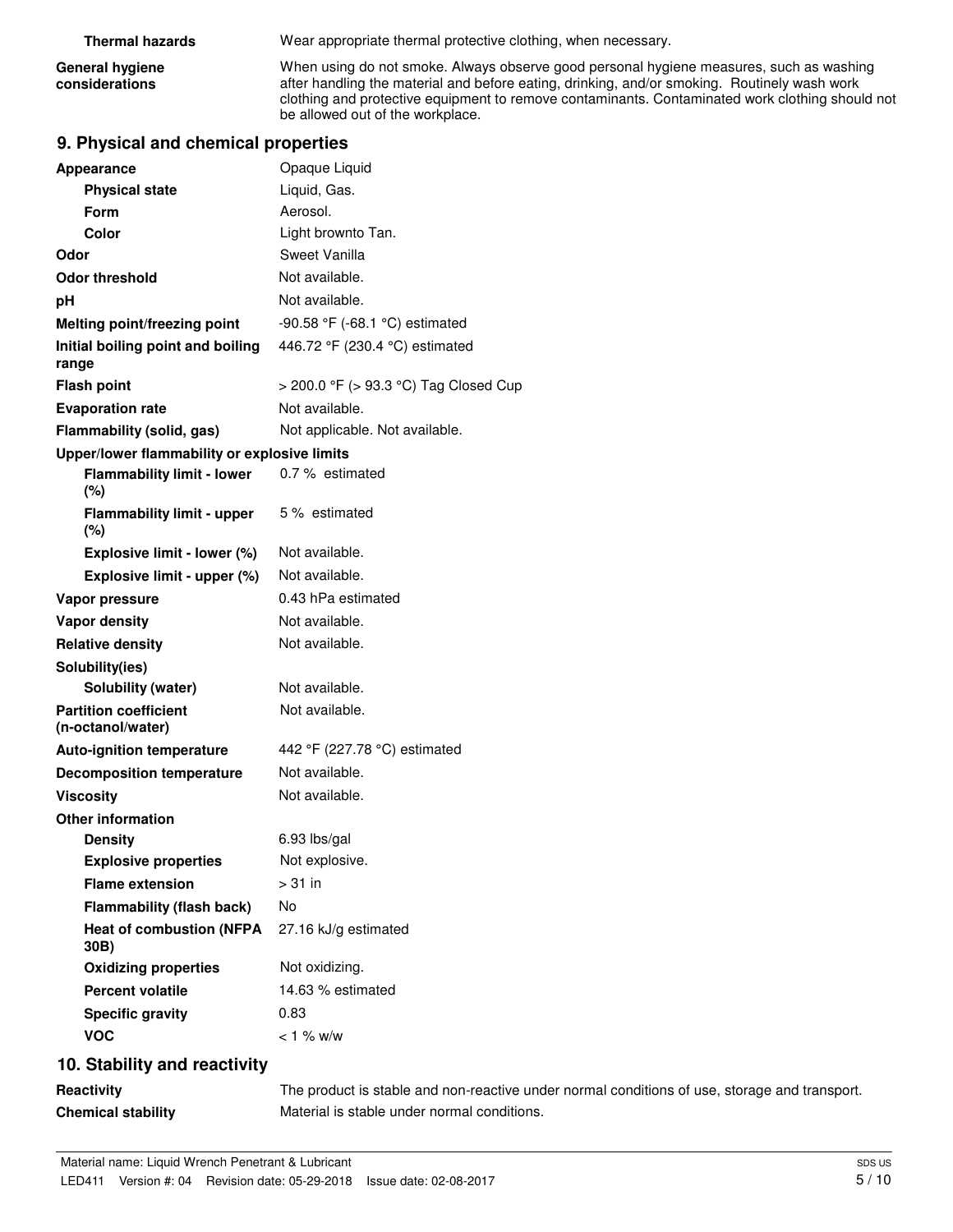| <b>Possibility of hazardous</b><br>reactions | No dangerous reaction known under conditions of normal use.                        |  |  |
|----------------------------------------------|------------------------------------------------------------------------------------|--|--|
| <b>Conditions to avoid</b>                   | Avoid temperatures exceeding the flash point. Contact with incompatible materials. |  |  |
| Incompatible materials                       | Strong oxidizing agents.                                                           |  |  |
| <b>Hazardous decomposition</b><br>products   | No hazardous decomposition products are known.                                     |  |  |

# **11. Toxicological information**

# **Information on likely routes of exposure**

| <b>Inhalation</b>                                                                  | May cause drowsiness and dizziness. Headache. Nausea, vomiting. Prolonged inhalation may be<br>harmful.                                                                                                                                                                                                                                  |
|------------------------------------------------------------------------------------|------------------------------------------------------------------------------------------------------------------------------------------------------------------------------------------------------------------------------------------------------------------------------------------------------------------------------------------|
| <b>Skin contact</b>                                                                | Causes skin irritation. May cause an allergic skin reaction.                                                                                                                                                                                                                                                                             |
| Eye contact                                                                        | Causes serious eye irritation.                                                                                                                                                                                                                                                                                                           |
| <b>Ingestion</b>                                                                   | Droplets of the product aspirated into the lungs through ingestion or vomiting may cause a serious<br>chemical pneumonia.                                                                                                                                                                                                                |
| Symptoms related to the<br>physical, chemical and<br>toxicological characteristics | Aspiration may cause pulmonary edema and pneumonitis. May cause drowsiness and dizziness.<br>Headache. Nausea, vomiting. Severe eye irritation. Symptoms may include stinging, tearing,<br>redness, swelling, and blurred vision. Skin irritation. May cause redness and pain. May cause an<br>allergic skin reaction. Dermatitis. Rash. |

# **Information on toxicological effects**

| Acute toxicity | May be fatal if swallowed and enters airways. |
|----------------|-----------------------------------------------|
|----------------|-----------------------------------------------|

| <b>Components</b>                                     | <b>Species</b>                                                                                                  | <b>Test Results</b>                                                                      |        |
|-------------------------------------------------------|-----------------------------------------------------------------------------------------------------------------|------------------------------------------------------------------------------------------|--------|
| 2-(2-butoxyéthoxy) Éthanol (CAS 112-34-5)             |                                                                                                                 |                                                                                          |        |
| Acute                                                 |                                                                                                                 |                                                                                          |        |
| <b>Dermal</b>                                         |                                                                                                                 |                                                                                          |        |
| LD50                                                  | Rabbit                                                                                                          | 2700 mg/kg                                                                               |        |
| Oral                                                  |                                                                                                                 |                                                                                          |        |
| LD50                                                  | Rat                                                                                                             | 4500 mg/kg                                                                               |        |
| Bht (butylated Hydroxytoluene) (CAS 128-37-0)         |                                                                                                                 |                                                                                          |        |
| Acute                                                 |                                                                                                                 |                                                                                          |        |
| Oral                                                  |                                                                                                                 |                                                                                          |        |
| LD50                                                  | Rat                                                                                                             | 890 mg/kg                                                                                |        |
|                                                       | * Estimates for product may be based on additional component data not shown.                                    |                                                                                          |        |
| <b>Skin corrosion/irritation</b>                      | Causes skin irritation.                                                                                         |                                                                                          |        |
| Serious eye damage/eye<br>irritation                  | Causes serious eye irritation.                                                                                  |                                                                                          |        |
| Respiratory or skin sensitization                     |                                                                                                                 |                                                                                          |        |
| <b>Respiratory sensitization</b>                      | Not a respiratory sensitizer.                                                                                   |                                                                                          |        |
| <b>Skin sensitization</b>                             | May cause an allergic skin reaction.                                                                            |                                                                                          |        |
| Germ cell mutagenicity                                | mutagenic or genotoxic.                                                                                         | No data available to indicate product or any components present at greater than 0.1% are |        |
| Carcinogenicity                                       | Not classifiable as to carcinogenicity to humans.                                                               |                                                                                          |        |
|                                                       | IARC Monographs. Overall Evaluation of Carcinogenicity                                                          |                                                                                          |        |
|                                                       | Bht (butylated Hydroxytoluene) (CAS 128-37-0)<br>OSHA Specifically Regulated Substances (29 CFR 1910.1001-1050) | 3 Not classifiable as to carcinogenicity to humans.                                      |        |
| Not regulated.                                        |                                                                                                                 |                                                                                          |        |
|                                                       | US. National Toxicology Program (NTP) Report on Carcinogens                                                     |                                                                                          |        |
| Not listed.                                           |                                                                                                                 |                                                                                          |        |
| <b>Reproductive toxicity</b>                          |                                                                                                                 | This product is not expected to cause reproductive or developmental effects.             |        |
| Specific target organ toxicity -<br>single exposure   | May cause drowsiness and dizziness.                                                                             |                                                                                          |        |
| Specific target organ toxicity -<br>repeated exposure | Not classified.                                                                                                 |                                                                                          |        |
| <b>Aspiration hazard</b>                              | May be fatal if swallowed and enters airways.                                                                   |                                                                                          |        |
| Material name: Liquid Wrench Penetrant & Lubricant    |                                                                                                                 |                                                                                          | SDS US |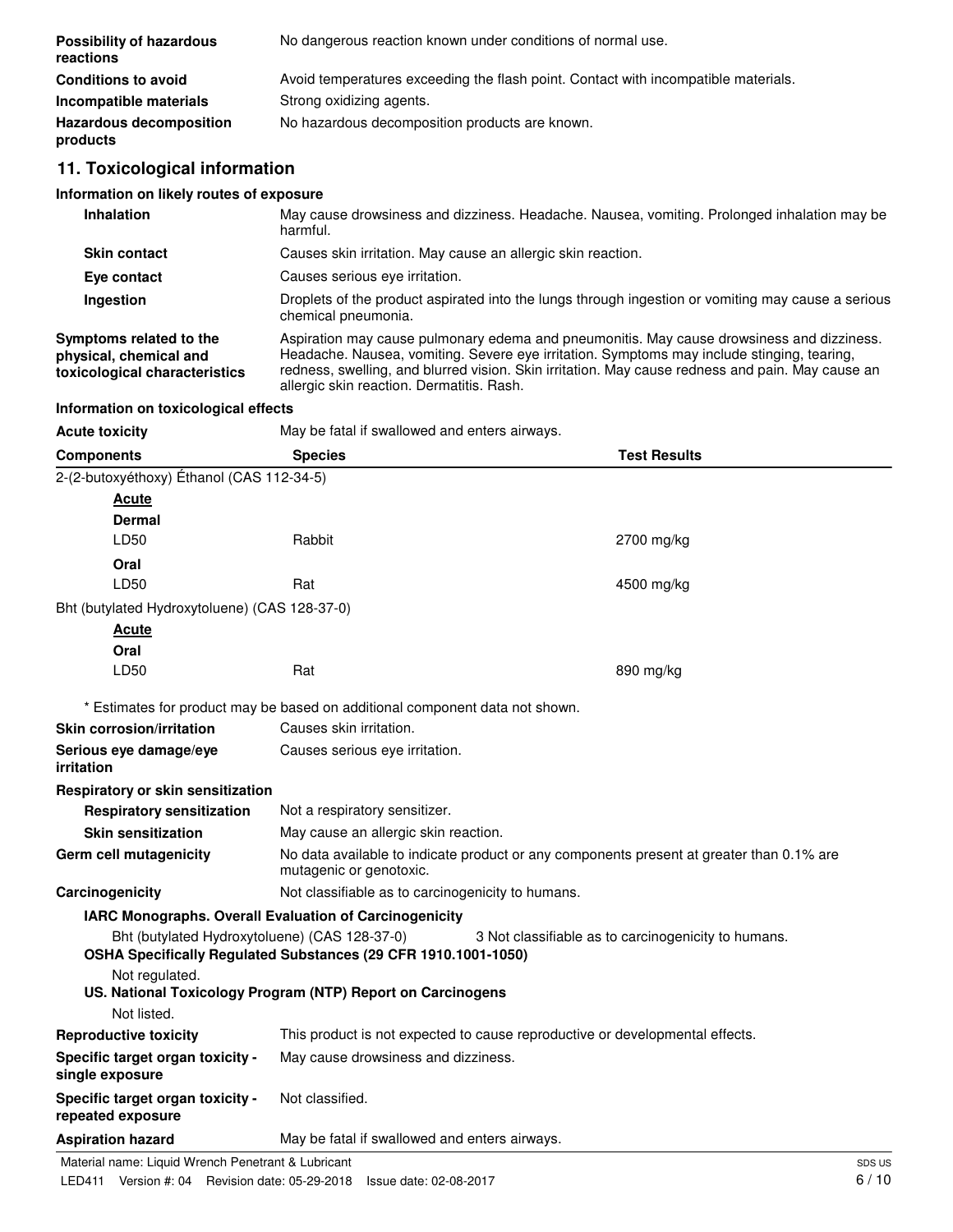**Chronic effects** Prolonged inhalation may be harmful.

# **12. Ecological information**

**Ecotoxicity Toxic to aquatic life with long lasting effects.** 

| <b>Ecotoxicity</b>                                                                                                           | Toxic to aquatic life with long lasting effects. |                                                                                                                                                                                            |                                |                          |
|------------------------------------------------------------------------------------------------------------------------------|--------------------------------------------------|--------------------------------------------------------------------------------------------------------------------------------------------------------------------------------------------|--------------------------------|--------------------------|
| <b>Components</b>                                                                                                            | <b>Species</b>                                   |                                                                                                                                                                                            |                                | <b>Test Results</b>      |
| 2-(2-butoxyéthoxy) Éthanol (CAS 112-34-5)                                                                                    |                                                  |                                                                                                                                                                                            |                                |                          |
| <b>Aquatic</b>                                                                                                               |                                                  |                                                                                                                                                                                            |                                |                          |
| Fish                                                                                                                         | <b>LC50</b>                                      | Bluegill (Lepomis macrochirus)                                                                                                                                                             |                                | 1300 mg/l, 96 hours      |
| Bht (butylated Hydroxytoluene) (CAS 128-37-0)                                                                                |                                                  |                                                                                                                                                                                            |                                |                          |
| <b>Aquatic</b>                                                                                                               |                                                  |                                                                                                                                                                                            |                                |                          |
| Crustacea                                                                                                                    | EC50                                             | Water flea (Daphnia pulex)                                                                                                                                                                 |                                | 1.44 mg/l, 48 hours      |
| Distillates (petroleum), Hydrotreated Light (CAS 64742-47-8)                                                                 |                                                  |                                                                                                                                                                                            |                                |                          |
| <b>Aquatic</b>                                                                                                               |                                                  |                                                                                                                                                                                            |                                |                          |
| Crustacea                                                                                                                    | EC50                                             | Water flea (Daphnia pulex)                                                                                                                                                                 |                                | 2.7 - 5.1 mg/l, 48 hours |
| Fish                                                                                                                         | <b>LC50</b>                                      | (Oncorhynchus mykiss)                                                                                                                                                                      | Rainbow trout, donaldson trout | 2.9 mg/l, 96 hours       |
| * Estimates for product may be based on additional component data not shown.                                                 |                                                  |                                                                                                                                                                                            |                                |                          |
| Persistence and degradability                                                                                                |                                                  |                                                                                                                                                                                            |                                |                          |
| <b>Bioaccumulative potential</b>                                                                                             |                                                  |                                                                                                                                                                                            |                                |                          |
| Partition coefficient n-octanol / water (log Kow)<br>1,6,10-dodecatriene, 7,11-dimethyl-3-methylene-, (6e)-,<br>Hydrogenated |                                                  |                                                                                                                                                                                            | 6.08 - 6.48 OECD 117, Log Kow  |                          |
| 2-(2-butoxyéthoxy) Éthanol                                                                                                   |                                                  |                                                                                                                                                                                            | 0.56                           |                          |
| <b>Mobility in soil</b>                                                                                                      | No data available.                               |                                                                                                                                                                                            |                                |                          |
| Other adverse effects                                                                                                        |                                                  | No other adverse environmental effects (e.g. ozone depletion, photochemical ozone creation<br>potential, endocrine disruption, global warming potential) are expected from this component. |                                |                          |
| 13. Disposal considerations                                                                                                  |                                                  |                                                                                                                                                                                            |                                |                          |

| Collect and reclaim or dispose in sealed containers at licensed waste disposal site. Contents<br>under pressure. Do not puncture, incinerate or crush. Do not allow this material to drain into<br>sewers/water supplies. Do not contaminate ponds, waterways or ditches with chemical or used<br>container. Dispose of contents/container in accordance with local/regional/national/international<br>regulations. |
|---------------------------------------------------------------------------------------------------------------------------------------------------------------------------------------------------------------------------------------------------------------------------------------------------------------------------------------------------------------------------------------------------------------------|
| Dispose in accordance with all applicable regulations.                                                                                                                                                                                                                                                                                                                                                              |
| The waste code should be assigned in discussion between the user, the producer and the waste<br>disposal company.                                                                                                                                                                                                                                                                                                   |
| Dispose of in accordance with local regulations. Empty containers or liners may retain some<br>product residues. This material and its container must be disposed of in a safe manner (see:<br>Disposal instructions).                                                                                                                                                                                              |
| Since emptied containers may retain product residue, follow label warnings even after container is<br>emptied. Empty containers should be taken to an approved waste handling site for recycling or<br>disposal. Do not re-use empty containers.                                                                                                                                                                    |
|                                                                                                                                                                                                                                                                                                                                                                                                                     |

# **14. Transport information**

| ۰, | I<br>۰. |
|----|---------|
|----|---------|

| UN number<br>UN proper shipping name | Not available.<br><b>Consumer Commodity</b>                                                          |
|--------------------------------------|------------------------------------------------------------------------------------------------------|
| Transport hazard class(es)           |                                                                                                      |
| <b>Class</b>                         | ORM-D                                                                                                |
| Subsidiary risk                      |                                                                                                      |
| Packing group                        | Not available.                                                                                       |
|                                      | Special precautions for user Read safety instructions, SDS and emergency procedures before handling. |
| <b>Packaging exceptions</b>          | 306                                                                                                  |
| Packaging non bulk                   | 302, 304                                                                                             |
| Packaging bulk                       | 302, 314, 315                                                                                        |
| <b>IATA</b>                          |                                                                                                      |
| UN number                            | JN1950                                                                                               |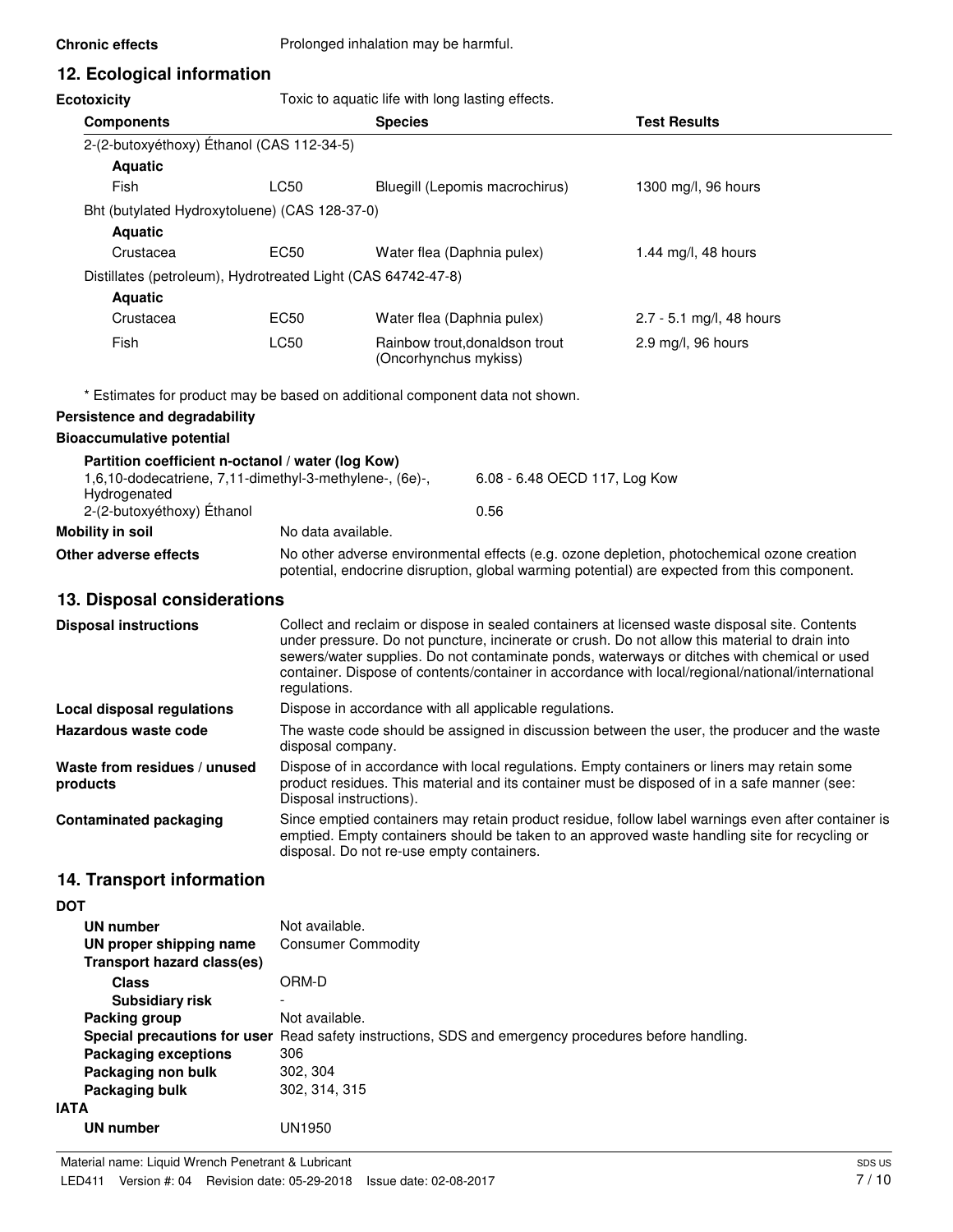| UN proper shipping name                                                               | Aerosol, flammable                                                                                   |
|---------------------------------------------------------------------------------------|------------------------------------------------------------------------------------------------------|
| Transport hazard class(es)                                                            |                                                                                                      |
| <b>Class</b>                                                                          | 2.1                                                                                                  |
| <b>Subsidiary risk</b>                                                                |                                                                                                      |
| Packing group                                                                         | Not available.                                                                                       |
| <b>Environmental hazards</b>                                                          | Yes                                                                                                  |
|                                                                                       | Special precautions for user Read safety instructions, SDS and emergency procedures before handling. |
| <b>IMDG</b>                                                                           |                                                                                                      |
| UN number                                                                             | UN1950                                                                                               |
| UN proper shipping name                                                               | Aerosols, MARINE POLLUTANT                                                                           |
| Transport hazard class(es)                                                            |                                                                                                      |
| <b>Class</b>                                                                          | 2.1                                                                                                  |
| <b>Subsidiary risk</b>                                                                |                                                                                                      |
| Packing group                                                                         | Not available.                                                                                       |
| <b>Environmental hazards</b>                                                          |                                                                                                      |
| <b>Marine pollutant</b>                                                               | Yes                                                                                                  |
| <b>EmS</b>                                                                            | $F-D, S-U$                                                                                           |
|                                                                                       | Special precautions for user Read safety instructions, SDS and emergency procedures before handling. |
| Transport in bulk according to<br>Annex II of MARPOL 73/78 and<br>the <b>IBC</b> Code | Not established.                                                                                     |
| IATA: IMDG                                                                            |                                                                                                      |



#### **Marine pollutant**



**General information** IMDG Regulated Marine Pollutant.

# **15. Regulatory information**

```
US federal regulations
```
This product is a "Hazardous Chemical" as defined by the OSHA Hazard Communication Standard, 29 CFR 1910.1200.

#### **TSCA Section 12(b) Export Notification (40 CFR 707, Subpt. D)**

Not regulated.

#### **CERCLA Hazardous Substance List (40 CFR 302.4)**

2-(2-butoxyéthoxy) Éthanol (CAS 112-34-5) Listed.

**SARA 304 Emergency release notification**

#### Not regulated.

**OSHA Specifically Regulated Substances (29 CFR 1910.1001-1050)**

Not regulated.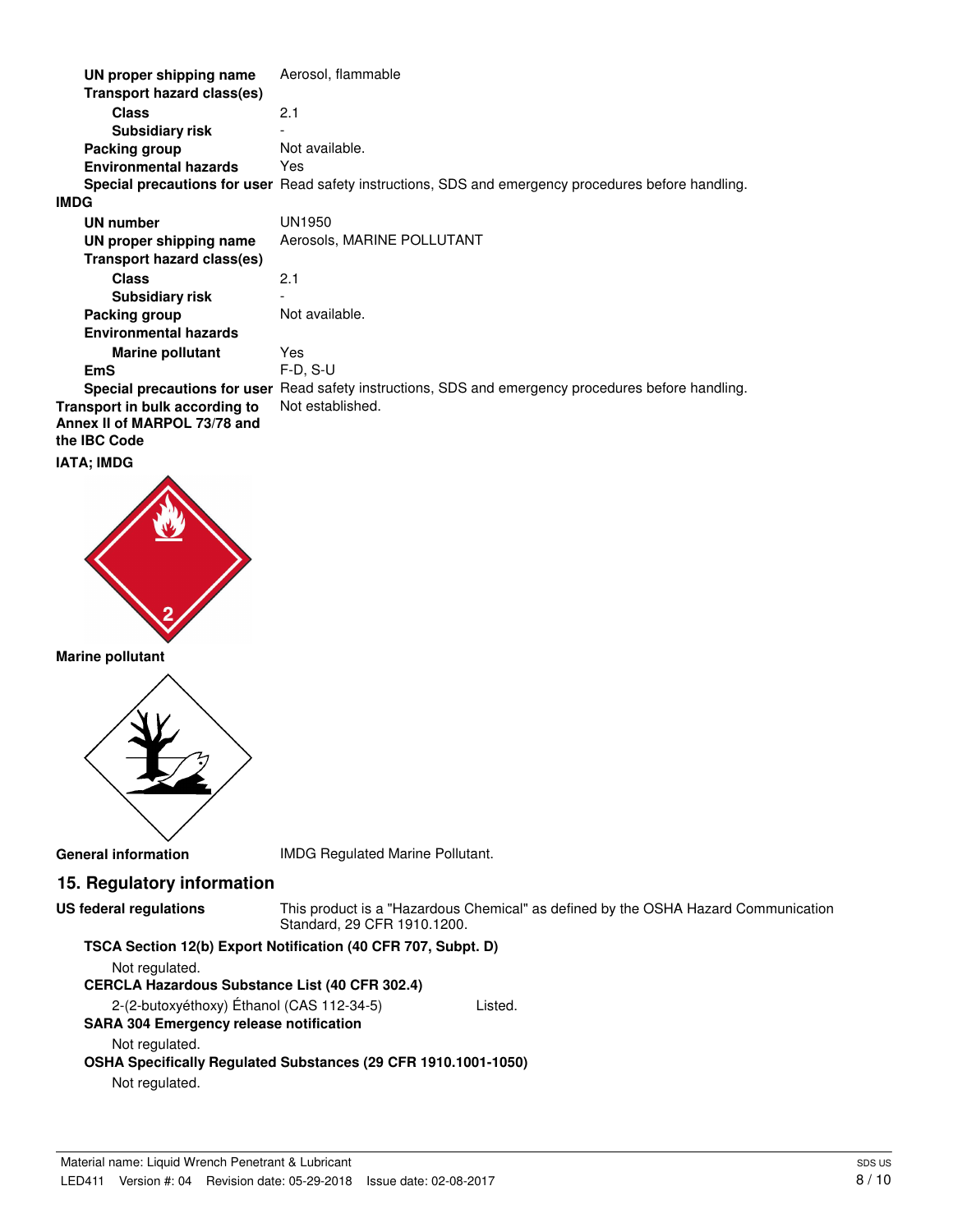| Superfund Amendments and Reauthorization Act of 1986 (SARA)                                                                   |                                                                                                                       |                   |           |                                                                                                                                                                                                   |
|-------------------------------------------------------------------------------------------------------------------------------|-----------------------------------------------------------------------------------------------------------------------|-------------------|-----------|---------------------------------------------------------------------------------------------------------------------------------------------------------------------------------------------------|
| <b>Hazard categories</b>                                                                                                      | Immediate Hazard - Yes<br>Delayed Hazard - Yes<br>Fire Hazard - Yes<br>Pressure Hazard - No<br>Reactivity Hazard - No |                   |           |                                                                                                                                                                                                   |
| <b>SARA 302 Extremely hazardous substance</b>                                                                                 |                                                                                                                       |                   |           |                                                                                                                                                                                                   |
| Not listed.                                                                                                                   |                                                                                                                       |                   |           |                                                                                                                                                                                                   |
| SARA 311/312 Hazardous<br>chemical                                                                                            | No                                                                                                                    |                   |           |                                                                                                                                                                                                   |
| SARA 313 (TRI reporting)<br><b>Chemical name</b>                                                                              |                                                                                                                       | <b>CAS number</b> | % by wt.  |                                                                                                                                                                                                   |
| 2-(2-butoxyéthoxy) Éthanol                                                                                                    |                                                                                                                       | 112-34-5          | $10 - 20$ |                                                                                                                                                                                                   |
| Other federal regulations                                                                                                     |                                                                                                                       |                   |           |                                                                                                                                                                                                   |
| Clean Air Act (CAA) Section 112 Hazardous Air Pollutants (HAPs) List                                                          |                                                                                                                       |                   |           |                                                                                                                                                                                                   |
| 2-(2-butoxyéthoxy) Éthanol (CAS 112-34-5)<br>Clean Air Act (CAA) Section 112(r) Accidental Release Prevention (40 CFR 68.130) |                                                                                                                       |                   |           |                                                                                                                                                                                                   |
| Not regulated.                                                                                                                |                                                                                                                       |                   |           |                                                                                                                                                                                                   |
| <b>Safe Drinking Water Act</b><br>(SDWA)                                                                                      | Not regulated.                                                                                                        |                   |           |                                                                                                                                                                                                   |
| <b>US state regulations</b>                                                                                                   |                                                                                                                       |                   |           | California Safe Drinking Water and Toxic Enforcement Act of 1986 (Proposition 65): This material<br>is not known to contain any chemicals currently listed as carcinogens or reproductive toxins. |
| $subd.$ $(a))$                                                                                                                |                                                                                                                       |                   |           | US. California. Candidate Chemicals List. Safer Consumer Products Regulations (Cal. Code Regs, tit. 22, 69502.3,                                                                                  |
|                                                                                                                               | 2-(2-butoxyéthoxy) Éthanol (CAS 112-34-5)<br>Distillates (petroleum), Hydrotreated Heavy Naphthenic (CAS 64742-52-5)  |                   |           |                                                                                                                                                                                                   |
| <b>International Inventories</b>                                                                                              |                                                                                                                       |                   |           |                                                                                                                                                                                                   |
| Country(s) or region                                                                                                          | <b>Inventory name</b>                                                                                                 |                   |           | On inventory (yes/no)*                                                                                                                                                                            |
| Australia                                                                                                                     | Australian Inventory of Chemical Substances (AICS)                                                                    |                   |           | No                                                                                                                                                                                                |
| Canada                                                                                                                        | Domestic Substances List (DSL)                                                                                        |                   |           | No                                                                                                                                                                                                |
| Canada                                                                                                                        | Non-Domestic Substances List (NDSL)                                                                                   |                   |           | No                                                                                                                                                                                                |
| China                                                                                                                         | Inventory of Existing Chemical Substances in China (IECSC)                                                            |                   |           | No                                                                                                                                                                                                |
| Europe                                                                                                                        | European Inventory of Existing Commercial Chemical<br>Substances (EINECS)                                             |                   |           | No                                                                                                                                                                                                |
| Europe                                                                                                                        | European List of Notified Chemical Substances (ELINCS)                                                                |                   |           | No                                                                                                                                                                                                |
| Japan                                                                                                                         | Inventory of Existing and New Chemical Substances (ENCS)                                                              |                   |           | No                                                                                                                                                                                                |
| Korea                                                                                                                         | Existing Chemicals List (ECL)                                                                                         |                   |           | No                                                                                                                                                                                                |
| New Zealand                                                                                                                   | New Zealand Inventory                                                                                                 |                   |           | No                                                                                                                                                                                                |
| Philippines                                                                                                                   | Philippine Inventory of Chemicals and Chemical Substances                                                             |                   |           | No                                                                                                                                                                                                |

United States & Puerto Rico Toxic Substances Control Act (TSCA) Inventory Yes \*A "Yes" indicates that all components of this product comply with the inventory requirements administered by the governing country(s)

A "No" indicates that one or more components of the product are not listed or exempt from listing on the inventory administered by the governing country(s).

### **16. Other information, including date of preparation or last revision**

(PICCS)

| <b>Issue date</b>               | 02-08-2017                                          |
|---------------------------------|-----------------------------------------------------|
| <b>Revision date</b>            | 05-29-2018                                          |
| <b>Version</b> #                | 04                                                  |
| <b>HMIS<sup>®</sup></b> ratings | Health: 3*<br>Flammability: 1<br>Physical hazard: 0 |
| <b>NFPA ratings</b>             | Health: 2<br>Flammability: 1<br>Instability: 0      |